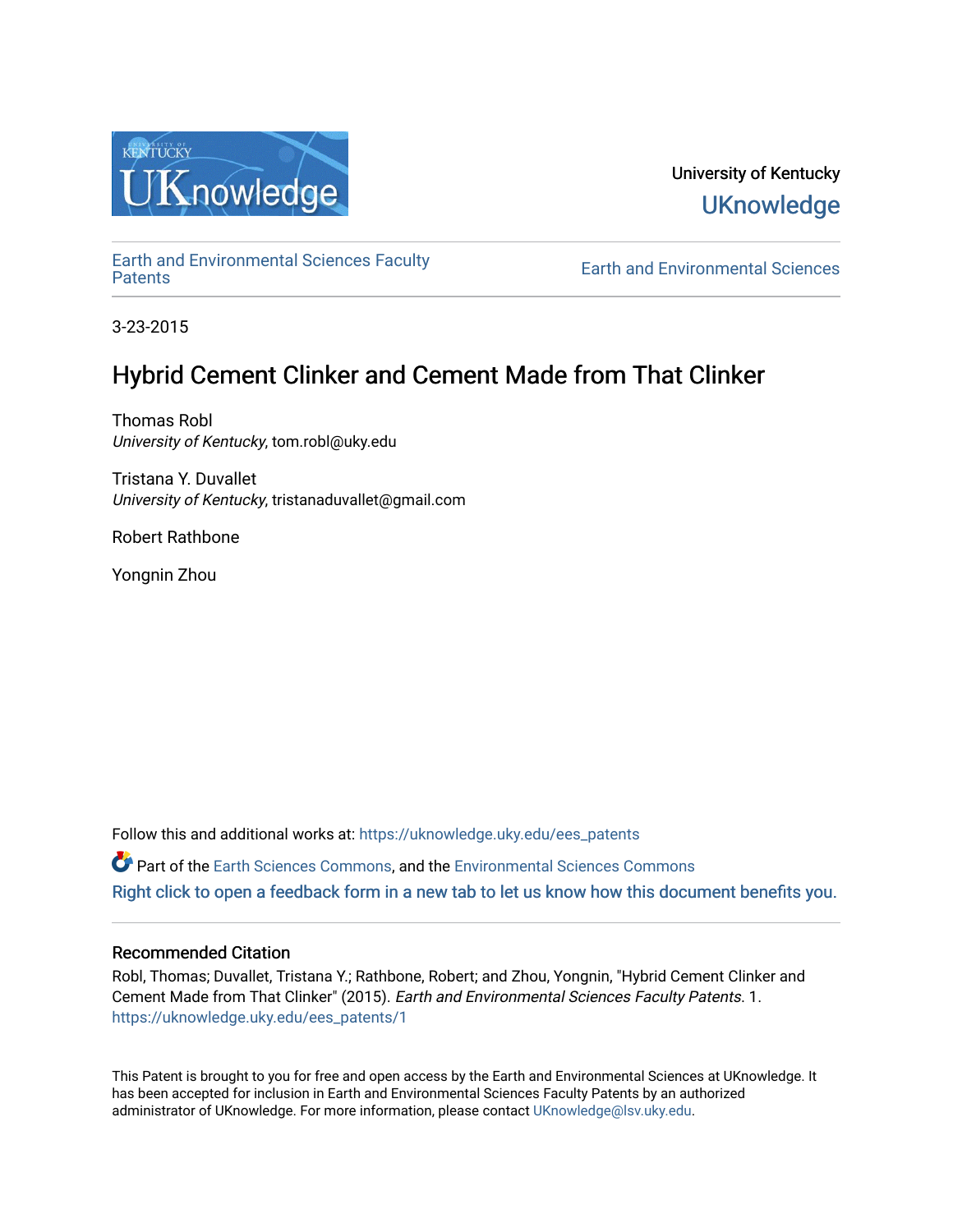

US008986444B2

# c12) **United States Patent**

## **Robl et al.**

## (54) **HYBRID CEMENT CLINKER AND CEMENT MADE FROM THAT CLINKER**

- (71) Applicant: **University of Kentucky Research Foundation,** Lexington, KY (US)
- (72) Inventors: **Thomas Robl,** Sadieville, KY (US); **Tristana Duvallet,** Lexington, KY (US); **Robert Rathbone,** San Antonio, TX (US); **Yongmin Zhou,** Nanjing (CN)
- (73) Assignee: **University of Kentucky Research Foundation,** Lexington, KY (US)
- ( \*) Notice: Subject to any disclaimer, the term of this patent is extended or adjusted under 35 U.S.C. 154(b) by 0 days.
- (21) Appl. No.: **14/180,619**
- (22) Filed: **Feb.14,2014**

#### (65) **Prior Publication Data**

US 2014/0311386Al Oct. 23, 2014

## **Related U.S. Application Data**

- (60) Provisional application No. 61/814,854, filed on Apr. 23,2013.
- (51) **Int. Cl.**

| (2006.01) |
|-----------|
| (2006.01) |
| (2006.01) |
| (2006.01) |
| (2006.01) |
| (2006.01) |
| (2006.01) |
| (2006.01) |
| (2006.01) |
| (2006.01) |
| (2006.01) |
|           |

- (52) **U.S. Cl.**  CPC ...................................... *C04B 71323* (2013.01) USPC ............ **106/693;** 106/697; 106/705; 106/789
- (58) **Field of Classification Search**  CPC .................................. C04B 7/32; C04B 28/06 USPC .................................. 106/693, 705, 789, 697 See application file for complete search history.

#### (10) **Patent No.: US 8,986,444 B2**

#### (45) **Date of Patent: Mar.24,2015**

#### (56) **References Cited**

#### U.S. PATENT DOCUMENTS

| 3,860,433 A      |       | 1/1975  | Ost et al.                       |
|------------------|-------|---------|----------------------------------|
| 4,286,991 A      |       | 9/1981  | Galer et al.                     |
| 4,286,992 A      |       | 9/1981  | Galer et al.                     |
| 4,377,977 A      |       | 3/1983  | Wurster                          |
| 4,404,031 A      |       | 9/1983  | Sudoh et al.                     |
| 4,933,013 A      |       | 6/1990  | Sakai et al.                     |
| 4,943,323 A      | 永     | 7/1990  | 106/808<br>Gartner et al.<br>.   |
| 5,234,497 A      |       | 8/1993  | Crocker                          |
| 5,328,507 A      |       | 7/1994  | Crocker                          |
| 5,356,472 A      |       | 10/1994 | Odler                            |
| 5,741,357 A      |       | 4/1998  | Sheikh                           |
| 6,149,724 A      |       | 11/2000 | Ulibarri et al.                  |
| 6,447,597 B1     |       | 9/2002  | Repette et al.                   |
| 6,537,365 B2     |       | 3/2003  | Ikabata et al.                   |
| 6,695,910 B2     |       | 2/2004  | Classen et al.                   |
| 6,818,057 B2     |       | 11/2004 | Hanley et al.                    |
| 7,326,478 B2     |       | 2/2008  | Bouscal et al.                   |
| 7,850,776 B2     |       | 12/2010 | Gartner et al.                   |
| 2003/0183131 A1  |       | 10/2003 | Classen et al.                   |
| 2003/0233961     | A1    | 12/2003 | Hanley et al.                    |
| 2006/0178453     | - A1  | 8/2006  | Bohler                           |
| 2008/0178769 .   | Al    | 7/2008  | Goodwin et al.                   |
| 2010/0132590     | A1    | 6/2010  | Gartner et al.                   |
| 2011/0297047     | $A1*$ | 12/2011 | 106/643<br>Rice et al.           |
| 2013/0152825 A1* |       | 6/2013  | Ramirez Tovias et al.<br>106/693 |

#### FOREIGN PATENT DOCUMENTS

wo W02011158105 A1 \* 12/2011

## OTHER PUBLICATIONS

S. Giminez-Molina, eta!.; "Phase relations in the system Ca2Si04- CaO-CaS04-CaF2 relevant to cement clinkering"; Advances in Cement Research, 1991/92, vol. 4, No. 14, pp. 81-86.

\* cited by examiner

*Primary Examiner-* Kaj K Olsen *Assistant Examiner-* Karam Hijji (74) *Attorney, Agent, or Firm-* King & Schickli, PLLC

### (57) **ABSTRACT**

A hybrid cement clinker incorporates specific ranges of clinker phases and falls within specific modulus values as set forth and described in this document.

### **13 Claims, No Drawings**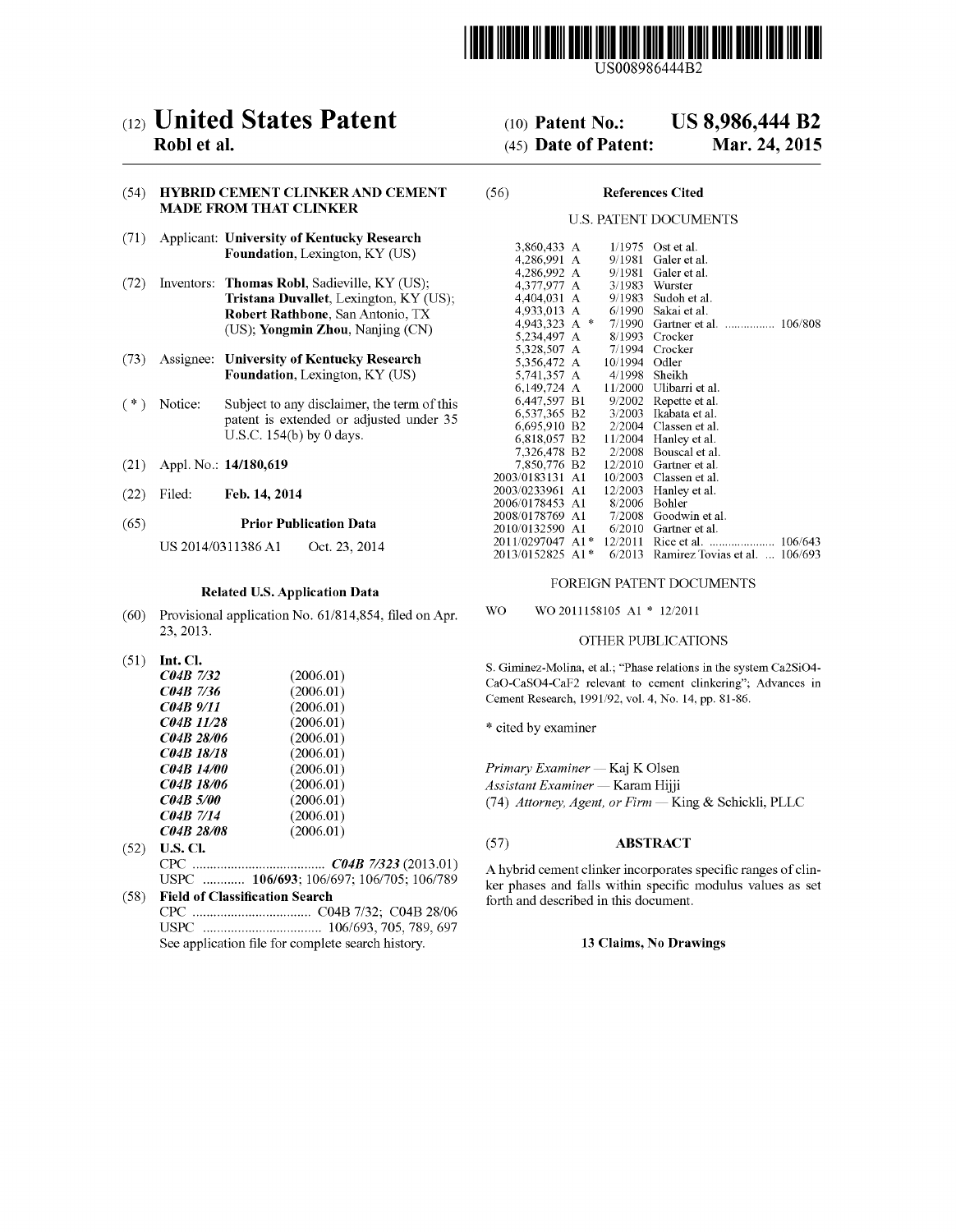## **HYBRID CEMENT CLINKER AND CEMENT MADE FROM THAT CLINKER**

This utility patent application claims the benefit of priority in U.S. Provisional Patent Application Ser. No. 61/814,854 5 filed on Apr. 23, 2013, the entirety of the disclosure of which is incorporated herein by reference.

#### TECHNICAL FIELD

This document relates generally to the field of cement clinkers and cement.

#### BACKGROUND

Cement is a very important construction material and ing description. world production has exceeded over 3 billion tons per year in recent years. In order to save resources and protect the environment, it is important to reduce the consumption of raw materials and reduce the energy used in cement production. 20

This document relates to a new and improved hybrid cement clinker and cement that utilizes waste and byproducts of other industrial processes while providing enhanced performance and environmental characteristics. The hybrid cement clinker and cement incorporate the best aspects of 25 ordinary Portland cement and calcium sulfoaluminate cement. The new and improved hybrid cement is a ferritealite-calcium sulfoaluminate (CSA) cement that is less expensive to produce than conventional CSA cements and is much more energy efficient than ordinary Portland cement 30 (OPC) with greatly reduced carbon emissions and similar performance.

#### **SUMMARY**

In accordance with the purposes and benefits described herein, a hybrid cement clinker is provided. The hybrid cement clinker includes the following clinker phases: about 20-55 weight percent  $C_3S$ , about 5-25 weight percent  $C_2S$ , about 10-20 weight percent  $C_4A_3\overline{S}$ , about 5-50 weight per- 40 cent C<sub>4</sub>AF, about 3-7 weight percent CS, and about 0.5-1.0 weight percent  $\text{CaF}_2$ . The clinker further has a lime adequate degree (LAD) modulus value of between about 0.8 and about 0.96, a ratio of silicates and aluminates (RSA) modulus value of between about 0.3 and about 4.0, a ratio of sulfoaluminates 45 able thermal regime where Klein's compound, and alite along and ferroaluminates (RSF) modulus value of between about 0.2 and about 4.0, a sulfur excessive coefficient (SEC) modulus value of between about 0.4 and about 2.3 and a quantity of liquid phase (QLP) modulus value of between about 0.08 and about 0.12.

More specifically describing the cement clinker, the clinker has a LAD modulus value of between 0.86 and about 0.94, a RSA modulus value of between 0.5 and about 2.5, a RSF modulus value of between 0.3 and about 1.5, a SEC modulus value of between about 1.0 and about 1.7 and a QLP modulus 55 value of between about 0.09 and about 0.11.

The cement clinker may incorporate a waste material selected from a group consisting of stainless steel pickling sludge, Bayer red mud, fluidized bed combustion spent bed material, air cooler blast furnace slag, iron casting slag, carbide lime, aluminum dross and mixtures thereof. Further the clinker may include between 0.05 and 1.0 weight percent of triisopropanolamine (TIPA).

In one particularly useful embodiment the clinker is substantially free of  $C_3A$ . In one particularly useful embodiment 65 the cement clinker further includes between 675-725 kg of limestone per ton of clinker. In one particularly useful

embodiment the cement clinker comprises about 35-41 weight percent  $C_3S$ , about 10-15 weight percent  $C_2S$ , about 14-16 weight percent  $C_4A_3S$ , about 20-26 weight percent  $C_4$ AF and about 4-6 weight percent CS, and about 0.7-0.85 weight percent CaF<sub>2</sub> fired at a temperature of about 1250- $1300^{\circ}$  C. In one particularly useful embodiment that clinker has a LAD modulus value of between about 0.88 and about 0.92, a RSA modulus value of between about 1.0 and about 1.7, a RSF modulus value of between about 0.5 and about 0.8, 10 a SEC modulus value of between about 1.0 and about 1.6 and

a QLP modulus value of between about 0.095 and about 0.105.

These and other embodiments will be set forth in the description which follows, and in part will become apparent 15 to those of ordinary skill in the art by reference to the follow-

#### DETAILED DESCRIPTION

Disclosed herein is a ferrite-alite-calcium sulfoaluminate cement or F/A-CSA that is very high in ferrite  $(C_4AF)$  at concentrations of up to 50% by weight, that also contains high contents of both Klein's compound  $(C_4A_3\overline{S})$  and Alite  $(C_3S)$ . This cement will be less expensive to produce than conventional CSA cements, and be much more energy efficient than ordinary Portland cement (OPC) with greatly reduced carbon emissions and similar performance.

The presence of both Klein's compound (the calcium sulfoaluminate in CSA) and alite is unusual, as these two materials are generally considered thermally incompatible, alite not typically forming below 1300° C. and Klein's compound beginning to decompose at 1300° C.-1350° C.

This cement was fabricated with the help of  $CaF<sub>2</sub>$  which is both a known flux and mineralizing agent for alite. In this 35 system it forms the compound fluorellestadite  $(Ca_{10}(SiO<sub>4</sub>)$ <sub>3</sub>  $(SO_4)_3F_2$ ) which has a melting temperature of 1245° C. forming a flux. It has been found that in the presence of fluorellestadite the melting temperature of ferrite decreases from about 1368 $\degree$  C. to 1269 $\degree$  C. and the melting point of fluorellestadite decreases to as low as  $1204^{\circ}$  C. The presence of a low temperature liquid phase accelerates the reaction of  $C_2S$  (belite) with C (lime) to form  $C_3S$ . In a totally dry system this solidsolid reaction is extremely slow.

The use of the flux has allowed the definition of a reasonwith belite and high levels of ferrite can co-exist  $(1250^{\circ} \text{ C.})$  to 1275° C. and 30 to 60 minutes of retention time). The compositions of cement produced in this regime have very low levels of free lime, indicating that it is fully reacted and very low levels of  $C_3A$ , a thermal decomposition product of Klein's compound, indicating that it is not over-fired.

Triisopropanolamine (TIPA) further helps the ferrite to fully hydrate relatively quickly. Typically ferrite is not considered to contribute significantly to the strength of OPC products due to its very slow rate of hydration. TIPA is most likely acting as a chelating agent with the iron keeping it from forming iron oxy-hydroxides which can form coatings and stop the hydration process.

Also with TIPA and sufficient levels of gypsum  $($ >10% by weight), we find that there is no interference with the silicate hydration and C-S-H gel formation, which is also very important, as in conventional CSA systems the silicates do not contribute much to strength, at least early strength. The silicates in typical CSA are mostly in the form of  $C_2$ S (be lite) which also hydrates slowly. In our activated F/A-CSA formulation, ferrite is a former of ettringite, the principal cement forming product of CSA.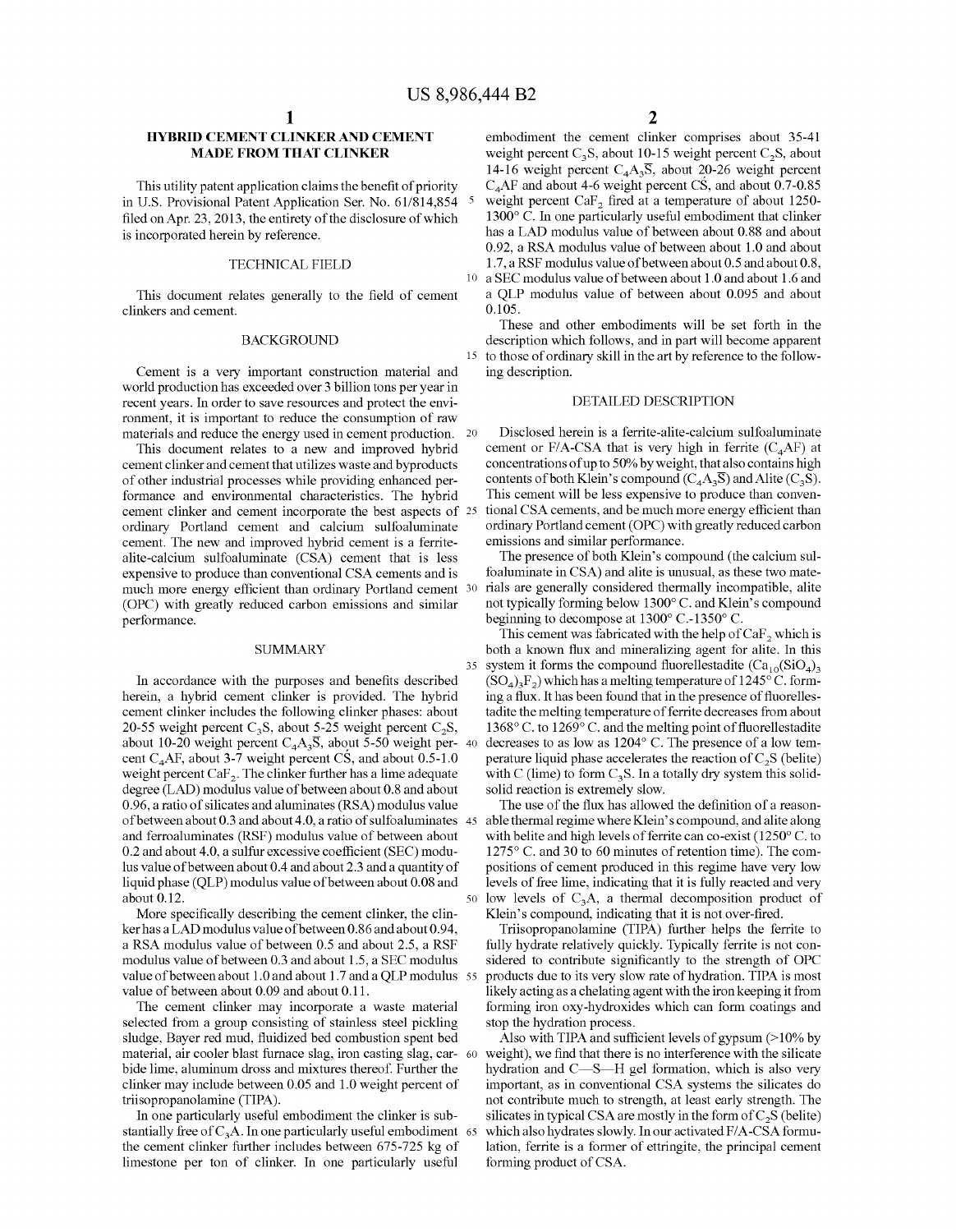The F/A-CSA cement reduces the amount of bauxite needed for fabrication of CSA by more than  $\frac{2}{3}$ , greatly reducing its cost. Further, the iron-rich formulation also enables the use oflarge quantities of red mud, an abundant and potentially dangerous industrial waste, reducing cost and greatly enhanc- 5 ing its benefit. Other industrial waste products such as stainless steel pickling sludge, which is high in iron and  $CaF<sub>2</sub>$ , and fluidized bed combustion waste, high in calcium and sulfate, can be utilized as demonstrated. In addition, the use of industrial by-products, calcium sulfate, and the bauxite greatly 10 lowers the limestone content of the F/A-CSA cement formulation resulting in lower  $CO<sub>2</sub>$ -emission from mineral calcination. Advantageously, the use of fluxes and mineralizers,  $CaF<sub>2</sub>$  and  $CaSO<sub>4</sub>$ , allows F/A-CSA to be produced at very low firing temperature—1250° C.-1275° C., 150° C. to 200° C. 15 lower than OPC, making this cement energy efficient and further lowering the carbon emissions. Further, the cement is also activated with gypsum or anhydrite which is added at a rate of 10% to 30% (depending on ferrite content) to the F/A-CSA cement, further reducing carbon emissions. Typi- 20 cally, the clinker formulation includes between about 0.5 and about 1.0 weight percent  $\text{CaF}_2$ . More preferably, the clinker formulation typically includes between about 0.7 and about 0.85 weight percent CaF<sub>2</sub>.

The F/A-CSA cement has a high concentration of alite 25 which is the most reactive component in OPC. If the cement is properly sulfated, the alite component fully hydrates to C-S-H gels greatly contributing to the strength and stability of the cement and its mortar or concrete products. The belite contained in many CSA cements is found to hydrate 30 very slowly if at all contributing little to the strength.

The F/A-CSA cement also has a high content of Klein's compound which is the principle cementitious agent for CSA cements producing the high early strength characteristics of CSA. Advantageously, the use of alcohol amines (more spe- <sup>35</sup> cifically TIPA), at a rate of 0.05-1.0% by weight of cement (i.e. clinker+gypsum), results in the full hydration of the ferrite in the F/A-CSA cement and subsequent ettringite formation, also greatly contributing to its stability. Still further, the combination of alite, Klein's compound and active ferrite 40 results in a high performance cement that is comparable to OPC and conventional CSA cements.

Definitions

A. Clinker Phases

- 1.  $C_3S$ —alite, tricalcium silicate,  $3CaO.SiO<sub>2</sub>$  45
- 2.  $C_2S$ —belite, main constituent is dicalcium silicate,  $2CaO.SiO<sub>2</sub>$
- 3.  $C_4A_3\overline{S}$ —Klein's compound, calciumsulfoaluminate,  $Ca_4(AIO_2)_6SO_4$
- 4. C<sub>4</sub>AF-ferrite or tetracalcium aluminoferrite, 50  $4CaO.AI<sub>2</sub>O<sub>3</sub>.Fe<sub>2</sub>O<sub>3</sub>$
- 5.  $C_3A$ —tricalciumaluminate, 3CaO.Al<sub>2</sub>O<sub>3</sub>

B. Modulus Values

1. Designing of Representative Controlled Modulus Values for FA-CSA Cement Clinkers-As more modulus 55 values are needed for designing the FA-CSA cement, it is more difficult to calculate the proportions of raw materials of FA-CSA cements than that of Portland cements. The modulus values are similar to that of the Portland cement with but have to be modified. For 60 example, because the phases  $C_3S$  and  $C_2S$  exist in the FA-CSA cement clinker simultaneously, the Lime Saturation Factor is adopted to evaluate the possible degree of conversion from  $C_2S$  to  $C_3S$ . Due to the different chemical and mineral compositions, the formula of Lime Saturation Factor for FA-CSA cement will be different from that of Portland cement. To 65

distinguish them, the symbol of Lime Saturation Factor for FA -CSA cement can referred to as LAD (Lime Adequate Degree). LAD can be definite as the ratio between the rest CaO after being absorbed by  $C_4AF$ and  $C_4A_3\overline{S}$  and the CaO needed by  $C_3S$  if all SiO<sub>2</sub> is converted to  $C_3 S$ .

- The second modulus value adopted for FA-CSA cement clinker is RSA (Ratio of Silicates and Aluminates ), which is similar to the SM for Portland cement. But RSA is definite as ratio of silicates and aluminates of FA-CSA cement directly.
- The third modulus value RSF (Ratio of Sulfoaluminate and Ferroaluminate) is adopted to describe the ratio between  $C_4A_3\overline{S}$  and  $C_4AF$ .
- The fourth modulus value is SEC (Sulfur Excessive Coefficient). The modulus SEC is defined as the specific value between the remaining quantity of  $SO<sub>3</sub>$  in the clinker deducting the quantity of  $SO<sub>3</sub>$ corresponding to the quantity of  $CaSO<sub>4</sub>$  needed for the formation of liquid phase in the clinker and the quantity of  $SO<sub>3</sub>$  requested for forming the mineral phase  $C_4A_3\overline{S}$  completely. Usually, in order to form sufficiently, the practical quantity of  $SO<sub>3</sub>$  is larger than needed in FA-CSA clinker, i.e. SEC is greater than 1.00, which is why we named it as SEC.
- The fifth and last modulus value is QLP (Quantity of Liquid Phase). The definition of QLP is the percentage of liquid phase in the clinkers.
- 2. Assumptions in the Calculation of Modulus Values
	- a) The principal mineral phases in the FA-CSA cement clinkers are C<sub>3</sub>S, C<sub>2</sub>S, C<sub>4</sub>A<sub>3</sub>S, C<sub>4</sub>AF and CaS04 while minor mineral phases are neglected;
	- b) All  $Fe<sub>2</sub>O<sub>3</sub>$  of the raw meal will form the mineral phase  $C_4$ AF completely with the consumption of corresponding  $\text{Al}_2\text{O}_3$  and CaO;
	- c) The remaining  $Al<sub>2</sub>O<sub>3</sub>$  in the raw meal will form  $C_4A_3\overline{S}$  completely, and the corresponding CaO and  $SO<sub>3</sub>$  will be consumed;
	- d) All the silicon dioxide  $(SiO<sub>2</sub>)$  of the raw meal forms  $C_2S$ . The remaining lime (CaO) reacts with  $C_2S$  to form  $C_3S$ .
	- e) The main liquid phase for the formation of mineral phases in FA-CSA cement clinker is fluorellestadite (3C2S.3CaSO<sub>4</sub>.CaF<sub>2</sub>). The Quantity of Liquid Phase (QLP) depends on the percentage of  $CaF<sub>2</sub>$ and  $CaSO<sub>4</sub>$  added into the raw meal.
- 3. Equations for Calculating the Modulus Value-As mentioned above, the main mineral phases in FA-CSA cement are  $C_3S$ ,  $C_2S$ ,  $C_4A_3\overline{S}$  and  $C_4AF$ . Usually a little bit surplus of CaO and CaS04 is provided to ensure that  $C_4A_3\overline{S}$  and  $C_3S$  can be formed sufficiently. Therefore phases  $CaSO_4$  and  $f_{CaO}$  can exist in the clinker. All phases in FA-CSA clinker and the percentages of oxides for them are shown in table 1.

TABLE 1

|                                                           | Percentages of oxides in main mineral phases of FA-CSA clinker |                                           |                        |                    |                   |           |  |  |  |  |  |  |
|-----------------------------------------------------------|----------------------------------------------------------------|-------------------------------------------|------------------------|--------------------|-------------------|-----------|--|--|--|--|--|--|
|                                                           |                                                                | Percentages of Oxides in mineral phases/% |                        |                    |                   |           |  |  |  |  |  |  |
| Oxides                                                    | $C_3S$                                                         | $C_2S$                                    | $C_A A_3 \overline{S}$ | $C_AAF$            | CaSO <sub>4</sub> | $f_{CaO}$ |  |  |  |  |  |  |
| CaO<br>SiO <sub>2</sub>                                   | 73.6838<br>26.3162                                             | 65.1158<br>34.8842                        | 36.7565                | 46.1577            | 41.1905           | 100       |  |  |  |  |  |  |
| $\text{Al}_2\text{O}_3$<br>Fe <sub>2</sub> O <sub>3</sub> |                                                                |                                           | 50.1237                | 20.9813<br>32.8610 |                   |           |  |  |  |  |  |  |
| SO <sub>3</sub>                                           |                                                                |                                           | 13.1197                |                    | 58.8095           |           |  |  |  |  |  |  |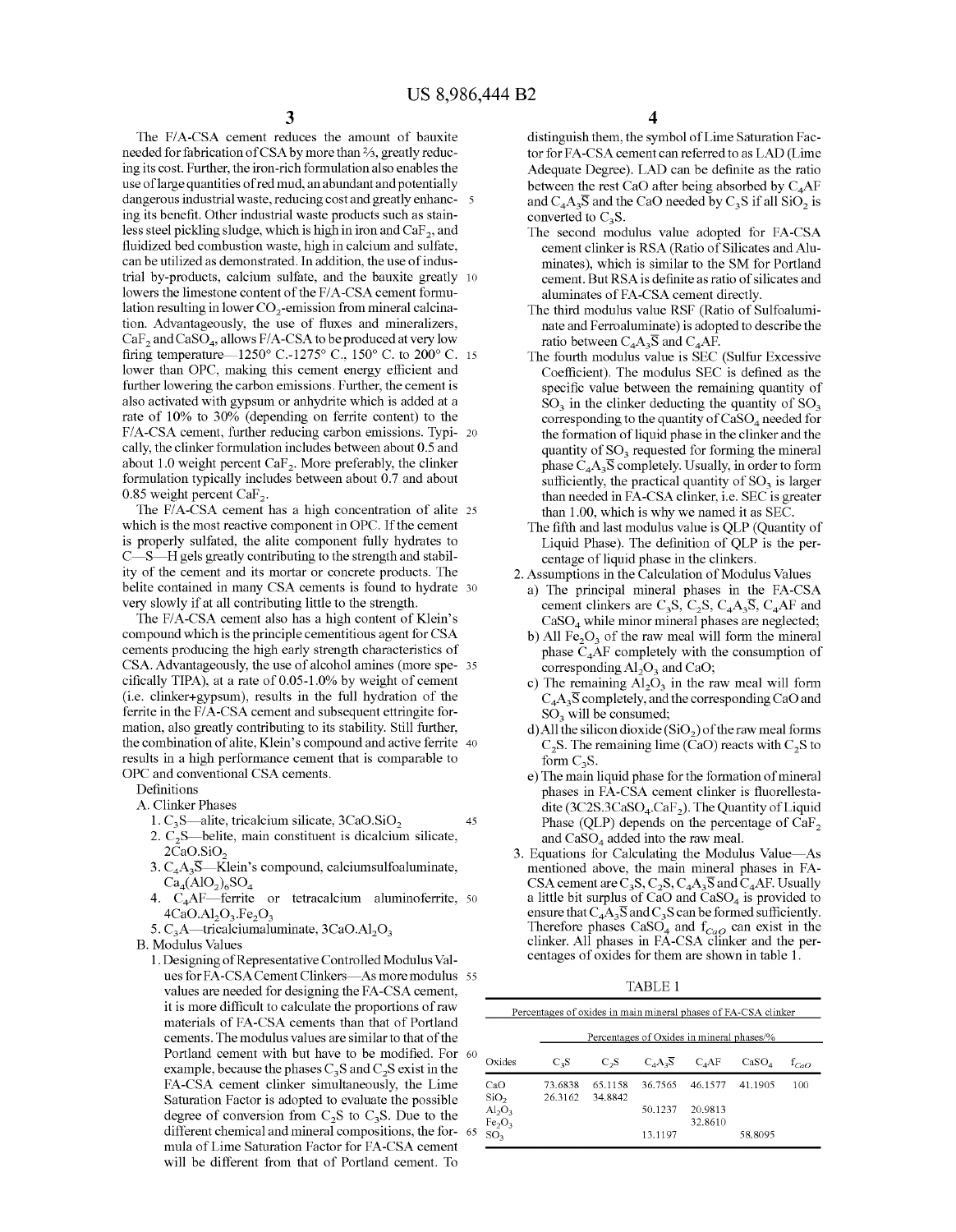4. Calculation of LAD—Assuming  $Fe<sub>2</sub>O<sub>3</sub>$  is absorbed to form  $C_4$ AF completely, the corresponding consump-<br>tion of  $Al_2O_3$  is 0.6385Fe<sub>2</sub>O<sub>3</sub>, where tion of  $Al_2O_3$  is 0.6385=20.9813/32.8610. The rest of  $Al_2O_3$  that can be absorbed in  $C_4A_3\overline{S}$  will be Al<sub>2</sub>O<sub>3</sub>-0.6385Fe<sub>2</sub>O<sub>3</sub>. In 5 the same time, the corresponding  $SO<sub>3</sub>$  will be consumed as  $0.2618 \times (Al_2O_3 - 0.6385 \overline{Fe}_2O_3)$ . The rest  $SO_3$ existed in  $CaSO_4$  is  $SO_3$ -0.2618(Al<sub>2</sub>O<sub>3</sub>- $0.6385Fe<sub>2</sub>O<sub>3</sub>$ ), the corresponding CaO of CaSO<sub>4</sub> is: 10

0. 7004[S03-0.2618(Al203-0.6385Fe203)]

Where:

0.7004~41.1905/58.8095 The consumption of CaO by  $C_4$ AF is:  $1.4046Fe<sub>2</sub>O<sub>3</sub>$ Where: 1.4046~46.1577/32.8610 The consumption of CaO by  $C_4A_3\overline{S}$  is:  $0.7333(Al<sub>2</sub>O<sub>3</sub> - 0.6385Fe<sub>2</sub>O<sub>3</sub>)$ Where: 15 20 25

0. 7333~ 36.7 565/50.123 7

Therefore the total CaO that can be absorbed by  $SiO<sub>2</sub>$  <sub>30</sub> is:

\n (CaO-
$$
f_{GaO}
$$
)-0.7004[SO<sub>3</sub>-0.2618(Al<sub>2</sub>O<sub>3</sub>)-0.6385Fe<sub>2</sub>O<sub>3</sub>)]-1.4046Fe<sub>2</sub>O<sub>3</sub>-0.7333(Al<sub>2</sub>O<sub>3</sub>)-0.6385Fe<sub>2</sub>O<sub>3</sub>)—(CaO- $f_{GaO}$ )-0.5499Al<sub>2</sub>O<sub>3</sub>-1.0534Fe<sub>2</sub>O<sub>3</sub>-0.7004SO<sub>3</sub>\n

\n\n 1.0534Fe<sub>2</sub>O<sub>3</sub>-0.7004SO<sub>3</sub>\n

\n\n 35\n

\n\n According to the definition of LAD, the equation for LAD will be:\n

$$
(CaO - f_{CaO}) - 0.5499 A I_2 O_3 - 40
$$
  

$$
LAD = \frac{1.0534 Fe_2 O_3 - 0.7004 S O_3}{2.7999 S i O_2}
$$

Where:

2.7999~73.6838/26.3162

It is the mass ratio of calcium oxide and silicon dioxide when all SiO<sub>2</sub> convert into C3S.

5. Deduction of RSA—According to table 1, the rela- $50$ tionships between chemical compositions and mineral compositions of clinker can be obtained as the following linear equations:

$$
\begin{cases}\n\text{CaO} = \frac{0.7368\text{Cs}}{0.4616\text{Ca}} = \frac{0.7368\text{Cs}}{0.4616\text{Ca}} = 0.4616\text{Ca} + 0.4119\text{Ca} + 0.4119\text{Ca} + 0.4119\text{Ca} + 0.4119\text{Ca} + 0.4119\text{Ca} + 0.4119\text{Ca} + 0.4119\text{Ca} + 0.4119\text{Ca} + 0.4119\text{Ca} + 0.4119\text{Ca} + 0.4119\text{Ca} + 0.4119\text{Ca} + 0.4119\text{Ca} + 0.4119\text{Ca} + 0.4119\text{Ca} + 0.4119\text{Ca} + 0.4119\text{Ca} + 0.4119\text{Ca} + 0.4119\text{Ca} + 0.4119\text{Ca} + 0.4119\text{Ca} + 0.4119\text{Ca} + 0.4119\text{Ca} + 0.4119\text{Ca} + 0.4119\text{Ca} + 0.4119\text{Ca} + 0.4119\text{Ca} + 0.4119\text{Ca} + 0.4119\text{Ca} + 0.4119\text{Ca} + 0.4119\text{Ca} + 0.4119\text{Ca} + 0.4119\text{Ca} + 0.4119\text{Ca} + 0.4119\text{Ca} + 0.4119\text{Ca} + 0.4119\text{Ca} + 0.4119\text{Ca} + 0.4119\text{Ca} + 0.4119\text{Ca} + 0.4119\text{Ca} + 0.4119\text{Ca} + 0.4119\text{Ca} + 0.4119\text{Ca} + 0.4119\text{Ca} + 0.4119\text{Ca} + 0.4119\text{Ca} + 0.4119\text{Ca} + 0.4119\text{Ca} + 0.4119\text{Ca} + 0.4119\text{Ca} + 0.4119\text{Ca} + 0.4
$$

The mineral compositions of the FA-CSA clinker can 65 be calculated as follow by solving the equations above.

**6** 

$$
C_3S = \frac{4.0715(CaO - f_{CoO}) - 7.5999SiO_2 - 2.2393Al_2O_3 - 4.2892Fe_2O_3 - 2.8517SO_3}{8.5999SiO_2 + 1.6893Al_2O_3 + 2.1513SO_3 - 3.0715(CaO - f_{CoO})}
$$
  
\n
$$
C_2S = \frac{3.2357Fe_2O_3 + 2.1513SO_3 - 3.0715(CaO - f_{CoO})}{C_4AS_3 = 1.9951Al_2O_3 - 1.2738Fe_2O_3}
$$
  
\n
$$
C_4AF = 3.0431Fe_2O_3
$$
  
\n
$$
C_3SO_4 = 1.7004SO_3 - 0.4451Al_2O_3 + 0.2842Fe_2O_3
$$

As the definition described above, RSA can be expressed as follow:

$$
RSA = \frac{C_3S + C_2S}{C_4A_3\overline{S} + C_4AF}
$$
  
i.e. 
$$
(CaO - f_{CaO}) + SiO_2 -
$$

$$
RSA = \frac{0.5500AI_2O_3 - 1.0535Fe_2O_3 - 0.7004SO_3}{1.9951AI_2O_3 + 1.7693Fe_2O_3}
$$

6. Deduction of RSF-As the definition of RSF described above, RSF can be expressed as follows:

$$
RSF = \frac{C_4 A_3 \overline{S}}{C_4 AF}
$$

Thus:

45

55

$$
RSF = 0.6556 \frac{\text{Al}_2\text{O}_3}{\text{Fe}_2\text{O}_3} - 0.4186
$$

7. Deduction of SEC—As the  $A1_2O_3$  needed in C<sub>4</sub>AF is  $0.6385Fe<sub>2</sub>O<sub>3</sub>$ , the rest  $Al<sub>2</sub>O<sub>3</sub>$  will be  $Al<sub>2</sub>O<sub>3</sub>$ - $0.6385Fe<sub>2</sub>O<sub>3</sub>$  which can be absorbed by  $C<sub>4</sub>A<sub>3</sub>S$ , thus formula of SEC is as follows:

$$
SEC = \frac{SO_3 - 3.0766CaF_2}{0.2617Al_2O_3 - 0.1671Fe_2O_3}
$$

Where: CaF<sub>2</sub> is the percentage of CaF<sub>2</sub> in the clinker. It can be decided by the QLP.

8. Deduction of QLP—Because the  $SO<sub>3</sub>$  in the clinker is designed enough and the liquid phase can be formed at the lower temperature, the QLP will depend on the quantity of  $CaF<sub>2</sub>$  in the clinker. Thus,

$$
QLF = \frac{M_L}{M_{CaF_2}} \times \text{CaF}_2 = 12.8494 \text{CaF}_2
$$

Where:

*M<sub>L</sub>* is molecular weight of liquid phase.

9. The Relationship between Modulus Values and Mineral Compositions There are two ways to calculate the mineral compositions of FA-CSA clinker. The first one is to calculate by using chemical compositions of clinker; and the second one is to calculate according to the modulus value. The mineral compositions calculated by chemical compositions are shown in the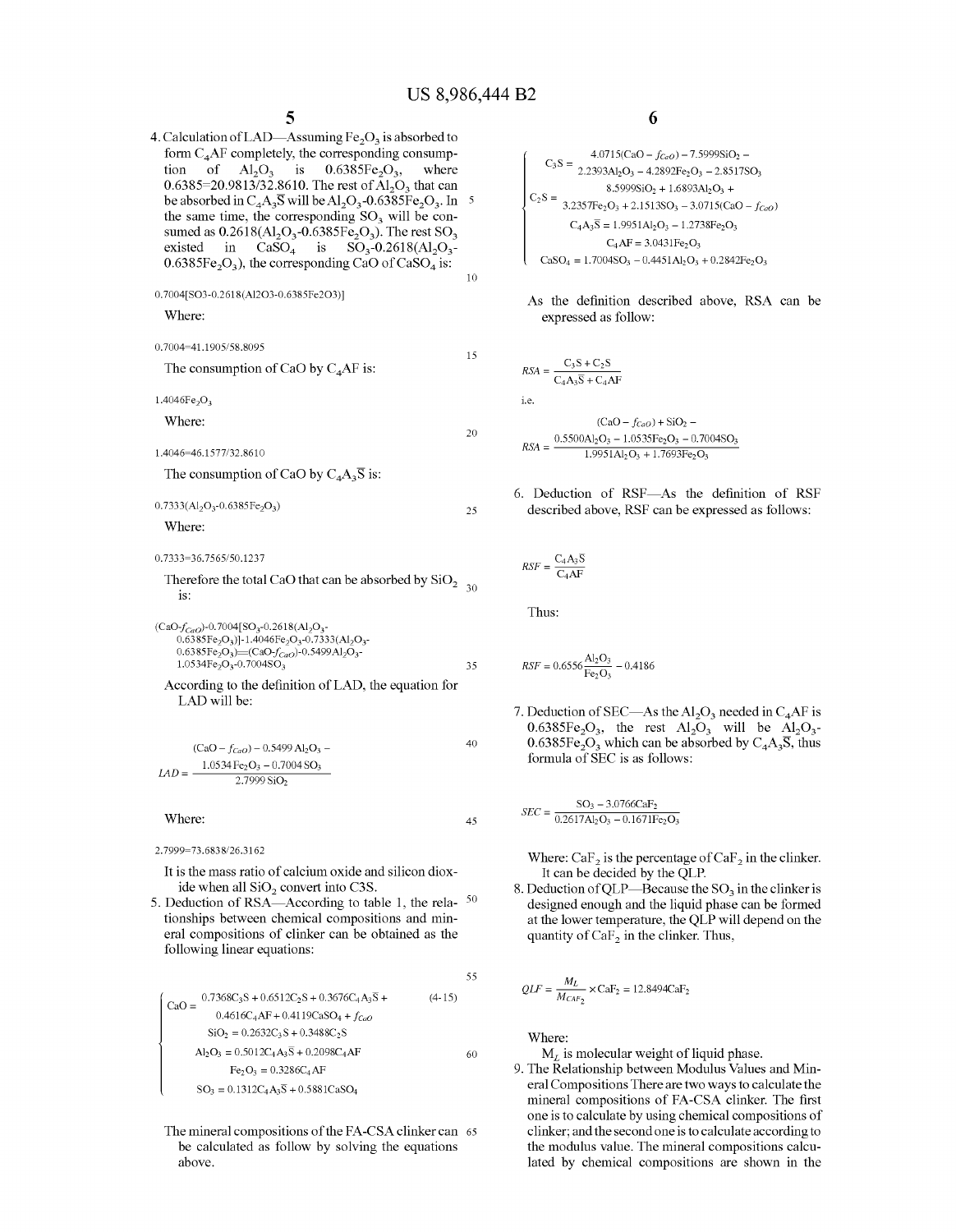$\overline{\mathbf{5}}$ 

15

equations above. The mineral compositions calculated by modulus values can be deduced as follows: The LAD value also can be described as follow when the mineral compositions are used:

 $C_3S + 0.8835C_2S$  $\overline{C_3S+1.3253C_2S}$ 

The modulus value SEC can also be written as:  $10$ 

$$
SEC = \frac{0.1312C_4A_3\overline{S} + 0.5881(CaSO_4 - 5.2315CaF_2)}{0.2617(0.5012C_4A_3\overline{S} + 0.2098C_4AF) - 0.1671 \times 0.3286C_4AF}
$$

It can be simplified as follow:

$$
SEC = 1 + 4.4825 \times \frac{CaSO_4 - 5.2315CaF_2}{C_4A_3\overline{S}}
$$

- The RSA and RSF are shown as follows respectively 25 according to their definitions.
- $R_{\text{SFA}} = \frac{C_3 S + C_2 S}{2}$  $C_4A_3S + C_4AF$  30

#### -continued

$$
RSF = \frac{C_4 A_3 \overline{S}}{C_4 AF}
$$

Because  $C_4AF=3.0431Fe<sub>2</sub>O<sub>3</sub>$ , the percentages of other mineral phases can be calculated easily. The detailed results will be omitted.

10. Definition of a Range of Useful Modulus Values-The free lime content is a measure of the extent in which the raw materials have reacted to form clinker phases. Free lime contents above about 2% are generally not acceptable and a target of less than 1% was used here. The free lime contents measured on each clinker fired at 1300° C. for 30 minutes are displayed in table 2 below. The free lime content is correlated to the modulus values, and optimum/range values can be drawn from all these experiments.

 $_{20}$  The following matrix of tests were run:

- LAD=0.88, 0.90, 0.92, 0.94 when RSA=3.00, RSF=2.00, SEC=1.40 and QLP=0.10;
- RSA=0.50, 1.00, 2.00, 3.00, 4.00,  $\infty$ (9967) when LAD=0.92, RSF=2.00, SEC=1.40, QLP=0.10;
- RSF=0.50, 1.00, 2.00, 4.00 when LAD=0.92, RSA=3.00, SEC=1.40, QLP=0.10;
- SEC=l.OO, 1.20, 1.40, 1.60 when LAD=0.92, RSA=3.00, RSF=2.00, QLP=0.10;
- QLP=0.06, 0.08, 0.10, 0.12 when LAD=0.92, RSA=3.00, RSF=2.00, SEC=1.40.

TABLE<sub>2</sub>

|         | Clinker, Modulus and Corresponding Free Lime Content |                  |                      |         |      |      |                       |            |            |      |         |  |
|---------|------------------------------------------------------|------------------|----------------------|---------|------|------|-----------------------|------------|------------|------|---------|--|
|         | <b>Clinker Compositions</b>                          |                  |                      |         |      |      | <b>Modulus Values</b> |            |            |      | F. Lime |  |
| Samples | $C_3S$                                               | C <sub>2</sub> S | $C_4A_3\overline{S}$ | $C_4AF$ | СŚ   | LAD  | <b>RSA</b>            | <b>RSF</b> | <b>SEC</b> | QLP  | 1300°C. |  |
| $SC-01$ | 49.56                                                | 20.96            | 15.63                | 7.81    | 5.46 | 0.88 | 3.00                  | 2.00       | 1.40       | 0.10 | 0.64    |  |
| $SC-02$ | 53.33                                                | 17.18            | 15.63                | 7.81    | 5.46 | 0.90 | 3.00                  | 2.00       | 1.40       | 0.10 | 0.70    |  |
| $SC-03$ | 56.97                                                | 13.54            | 15.63                | 781     | 5.47 | 0.92 | 3.00                  | 2.00       | 1.40       | 0.10 | 0.85    |  |
| $SC-04$ | 60.51                                                | 10.01            | 15.63                | 7.81    | 5.47 | 0.94 | 3.00                  | 2.00       | 1.40       | 0.10 | 0.92    |  |
| $SC-05$ | 24.99                                                | 5.89             | 40.68                | 20.34   | 7.70 | 0.92 | 0.50                  | 2.00       | 1.40       | 0.10 | 1.82    |  |
| $SC-06$ | 37.59                                                | 8.91             | 30.80                | 15.40   | 6.82 | 0.92 | 1.00                  | 2.00       | 1.40       | 0.10 | 1.23    |  |
| $SC-07$ | 50.45                                                | 11.98            | 20.74                | 10.37   | 5.92 | 0.92 | 2.00                  | 2.00       | 1.40       | 0.10 | 0.79    |  |
| $SC-03$ | 56.97                                                | 13.54            | 15.63                | 7.81    | 5.47 | 0.92 | 3.00                  | 2.00       | 1.40       | 0.10 | 0.85    |  |
| $SC-08$ | 60.92                                                | 14.48            | 12.54                | 6.27    | 5.19 | 0.92 | 4.00                  | 2.00       | 1.40       | 0.10 | 0.78    |  |
| $SC-09$ | 76.92                                                | 18.31            | 0.01                 | 0.00    | 4.07 | 0.92 | $\infty$ 9967         | 1.91       | 1.18       | 0.10 | 0.96    |  |
| $SC-10$ | 57.35                                                | 13.63            | 7.87                 | 15.74   | 4.77 | 0.92 | 3.00                  | 0.50       | 1.40       | 0.10 | 0.42    |  |
| $SC-11$ | 57.16                                                | 13.59            | 11.76                | 11.76   | 5.12 | 0.92 | 3.00                  | 1.00       | 1.40       | 0.10 | 0.61    |  |
| $SC-03$ | 56.97                                                | 13.54            | 15.63                | 7.81    | 5.47 | 0.92 | 3.00                  | 2.00       | 1.40       | 0.10 | 0.85    |  |
| $SC-12$ | 56.83                                                | 13.50            | 18.70                | 4.67    | 5.74 | 0.92 | 3.00                  | 4.00       | 1.40       | 0.10 | 0.98    |  |
| $SC-13$ | 57.79                                                | 13.74            | 15.86                | 7.93    | 4.07 | 0.92 | 3.00                  | 2.00       | 1.00       | 0.10 | 0.43    |  |
| $SC-14$ | 57.38                                                | 13.64            | 15.74                | 7.87    | 4.77 | 0.92 | 3.00                  | 2.00       | 1.20       | 0.10 | 0.79    |  |
| $SC-03$ | 56.97                                                | 13.54            | 15.63                | 7.81    | 5.47 | 0.92 | 3.00                  | 2.00       | 1.40       | 0.10 | 0.85    |  |
| $SC-15$ | 56.58                                                | 13.44            | 15.51                | 7.76    | 6.15 | 0.92 | 3.00                  | 2.00       | 1.60       | 0.10 | 0.97    |  |
| $SC-16$ | 58.10                                                | 13.82            | 15.95                | 7.97    | 3.86 | 0.92 | 3.00                  | 2.00       | 1.40       | 0.06 | 1.53    |  |
| $SC-17$ | 57.54                                                | 13.67            | 15.79                | 7.89    | 4.66 | 0.92 | 3.00                  | 2.00       | 1.40       | 0.08 | 1.16    |  |
| $SC-03$ | 56.97                                                | 13.54            | 15.63                | 7.81    | 5.47 | 0.92 | 3.00                  | 2.00       | 1.40       | 0.10 | 0.85    |  |
| $SC-18$ | 56.42                                                | 13.39            | 15.47                | 7.73    | 6.26 | 0.92 | 3.00                  | 2.00       | 1.40       | 0.12 | 0.61    |  |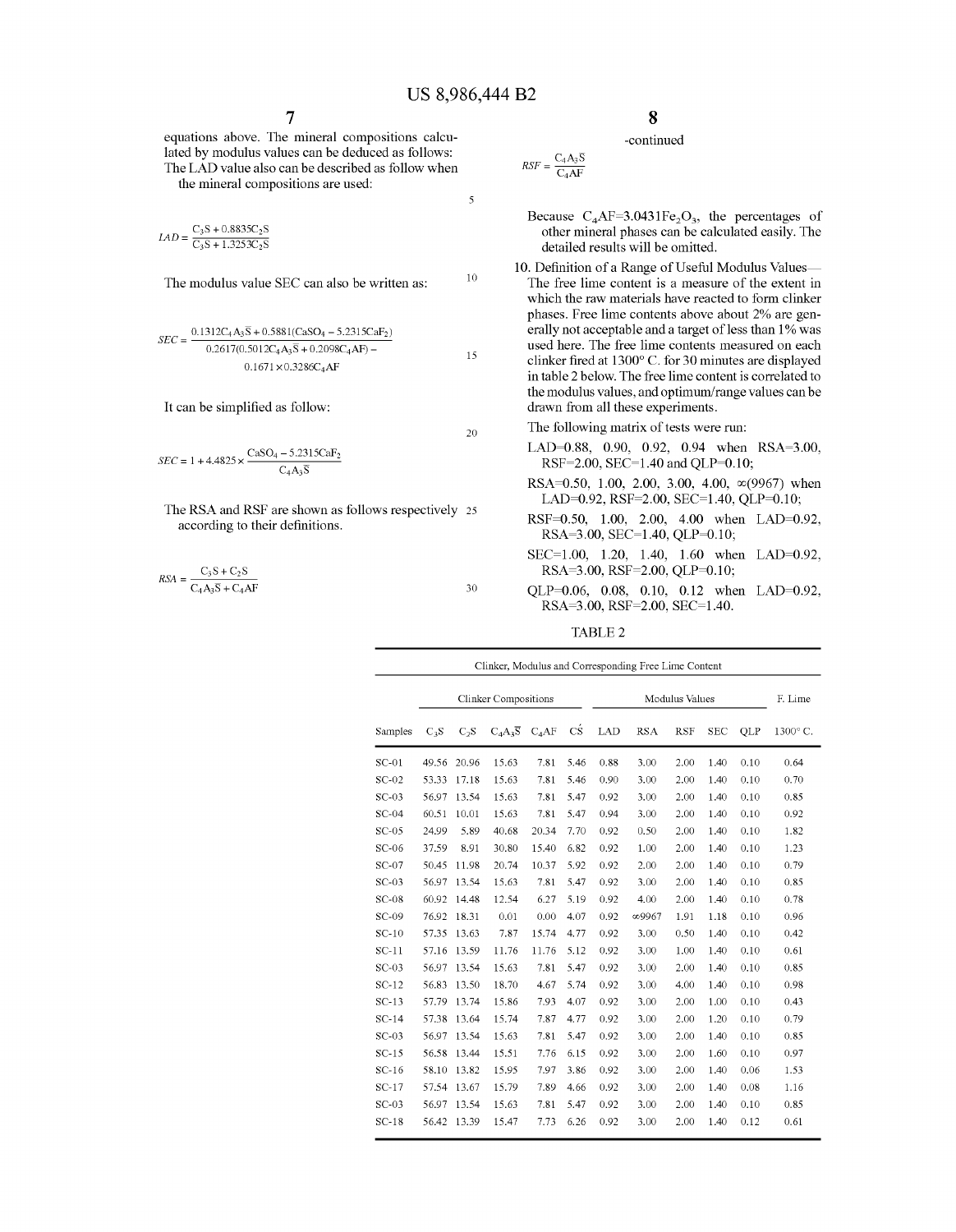Low free lime content are obtained with these modulus values: Low LAD value range from 0.88 to 0.94; RSA>2;

Low RSF  $(\leq 2)$ ;

SEC low, close to 1.20; QLP close to 0.10.

- Based on the data however the following broader range of modulus values produced good results. 10
- Five compositions were formulated from Reagent Chemicals (RC) as displayed in table 3 below. The ferrite content varied from 5% to 45% by weight from compositions #1 to #5. Some parameters were constant through all these formulations, such as  $15 \frac{Free \, Line}{(net \, M)}$ LAD at 0.88, SEC at 1.20 and QLP at 0.10.

TABLE3

|              | Additional examples of modulus values |       |       |           |       |       |
|--------------|---------------------------------------|-------|-------|-----------|-------|-------|
|              | Composition Number                    | #1    | #2    | #3        | #4    | #5    |
| Modulus      | LAD                                   |       |       | 0.88      |       |       |
| Values       | <b>RSA</b>                            | 3.63  | 2.09  | 1.32      | 0.86  | 0.54  |
|              | <b>RSF</b>                            | 3.01  | 1.00  | 0.60      | 0.43  | 0.33  |
|              | SEC                                   |       |       | 1.20      |       |       |
|              | QLP                                   |       |       | 0.10      |       |       |
| Chemical     | $Ca(OH)_{2}$                          | 63.73 | 60.85 | 58.02     | 55.18 | 52.32 |
| Formulations | SiO <sub>2</sub>                      | 17.06 | 14.67 | 12.31     | 9.96  | 7.60  |
|              | Al(OH)                                | 10.68 | 13.27 | 15.83     | 18.38 | 20.95 |
|              | Fe <sub>2</sub> O <sub>3</sub>        | 1.34  | 4.03  | 6.70      | 9.34  | 12.0  |
|              | CaSO <sub>4</sub>                     | 6.56  | 6.55  | 6.52      | 6.51  | 6.50  |
|              | CaF <sub>2</sub>                      | 0.64  | 0.64  | 0.63      | 0.63  | 0.63  |
| Chemical     | CaO                                   | 61.42 | 58.94 | 56.50     | 54.02 | 51.52 |
| Compositions | SiO <sub>2</sub>                      | 20.96 | 18.07 | 15.21     | 12.34 | 9.44  |
|              | $\mathrm{Al}_2\mathrm{O}_3$           | 8.56  | 10.67 | 12.76     | 14.86 | 16.98 |
|              | Fe <sub>2</sub> O <sub>3</sub>        | 1.64  | 4.94  | 8.23      | 11.50 | 14.81 |
|              | SO <sub>3</sub>                       | 4.76  | 4.76  | 4.78      | 4.76  | 4.77  |
|              | CaF <sub>2</sub>                      |       |       | 0.78-0.79 |       |       |
| Clinker      | $C_3S$                                | 50.90 | 43.95 | 36.96     | 30.00 | 22.88 |
| Composition  | $C_2S$                                | 21.65 | 18.61 | 15.66     | 12.69 | 9.75  |
|              | $C_4A_3\overline{S}$                  |       |       | 15        |       |       |
|              | $C_4AF$                               | 4.98  | 14.99 | 24.99     | 34.95 | 45 01 |
|              | CS                                    |       |       | 4.75      |       |       |
| Free Lime    | 1250° C.-30 min                       |       |       |           |       |       |
| (wt. % )     | 1250° C.-60 min                       |       | 1.85  | 1.14      | 1.38  | 1.20  |
|              | 1275° C.-30 min                       |       | 1.62  | 1.26      | 0.90  | 1.02  |
|              | 1275° C.-60 min                       |       | 0.72  | 0.60      | 0.54  | 0.66  |
|              | 1300° C.-30 min                       | 1.50  | 0.30  | 0.24      | 0.30  | 0.30  |
|              | 1300° C.-60 min                       | 0.78  |       |           |       |       |
|              | 1325° C.-30 min                       | 1.79  |       |           |       |       |
|              | 1325° C.-60 min                       | 0.60  |       |           |       |       |
|              | 1350° C.-30 min                       | 1.08  |       |           |       |       |
|              |                                       |       |       |           |       |       |

| Four compositions were formulated from industrial |    |
|---------------------------------------------------|----|
| by-products (BP) as displayed in the table below. | 50 |

TABLE4

|              | Composition number | #1       | #2    | #3    | #4   | #5    |
|--------------|--------------------|----------|-------|-------|------|-------|
| Modulus      | LAD                | 0.88     | 0.92  | 0.92  | 0.91 | 0.91  |
| Values       | <b>RSA</b>         | 3.30     | 2.32  | 1.39  | 0.85 | 0.54  |
|              | <b>RSF</b>         | 2.38     | 1.44  | 0.71  | 0.45 | 0.32  |
|              | <b>SEC</b>         | 1.20     | 1.53  | 1.57  | 1.63 | 1.71  |
|              | QLP                | 0.10     | 0.10  | 0.10  | 0.10 | 0.10  |
| Chemical     | Hydrated Lime      | 46.3     | 46.3  | 46.3  | 46.3 | 45.8  |
| Formulations | Bottom Ash         | 15.236   | 18.36 | 18.35 | 18.3 | 18.29 |
|              | Red Mud            | $\Omega$ | 2.55  | 8.7   | 15   | 20.8  |
|              | Bauxite            |          | 4.0   | 7     | 10   | 13    |
|              | BF Slag Fines      | 24.102   | 17.62 | 10.14 | 3    | 0     |
|              | Class C Fly Ash    | 12.7     | 10.52 | 8.87  | 6.77 | 1.5   |
|              | CaF <sub>2</sub>   | 0.662    | 0.65  | 0.64  | 0.63 | 0.62  |

10

|                      | TABLE 4-continued<br>Modulus Values based on Industrial By Products. |       |       |       |       |       |  |  |  |  |  |  |
|----------------------|----------------------------------------------------------------------|-------|-------|-------|-------|-------|--|--|--|--|--|--|
|                      |                                                                      |       |       |       |       |       |  |  |  |  |  |  |
|                      | Composition number                                                   | #1    | #2.   | #3    | #4    | #5    |  |  |  |  |  |  |
| Chemical             | CaO                                                                  | 58.56 | 57.72 | 55.32 | 52.85 | 50.68 |  |  |  |  |  |  |
| Compositions         | SiO <sub>2</sub>                                                     | 19.65 | 17.25 | 14.45 | 11.51 | 8.89  |  |  |  |  |  |  |
|                      | $Al_2O_3$                                                            | 8.57  | 10.16 | 12.29 | 14.46 | 16.29 |  |  |  |  |  |  |
|                      | Fe <sub>2</sub> O <sub>3</sub>                                       | 2.01  | 3.59  | 7.15  | 10.93 | 14.37 |  |  |  |  |  |  |
|                      | SO <sub>3</sub>                                                      | 4.69  | 5.53  | 5.57  | 5.59  | 5.57  |  |  |  |  |  |  |
|                      | CaF <sub>2</sub>                                                     | 0.78  | 0.78  | 0.78  | 0.78  | 0.78  |  |  |  |  |  |  |
| Clinker              | $C_3S$                                                               | 47.96 | 50    | 41.36 | 32.54 | 24.75 |  |  |  |  |  |  |
| Composition          | $C_2S$                                                               | 20.14 | 11.73 | 10.21 | 8.45  | 6.81  |  |  |  |  |  |  |
|                      | $C_4A_3\overline{S}$                                                 | 14.54 | 15.70 | 15.41 | 14.94 | 14.20 |  |  |  |  |  |  |
|                      | $C_4AF$                                                              | 6.11  | 10.91 | 21.77 | 33.25 | 43.73 |  |  |  |  |  |  |
|                      | CS                                                                   | 4.73  | 5.91  | 6.03  | 6.17  | 6.30  |  |  |  |  |  |  |
| Free Lime<br>(wt, %) | 1250° C.-60 min                                                      | 0.72  | 0.66  | 0.72  | 0.48  | 0.78  |  |  |  |  |  |  |

Even though five modulus values were established, actually three of them have to remain constant to produce a clinker expecting to correspond to the theoretical formulations. The two other modulus values do not have a specific values but recommended ranges.

- LAD=0.88; SEC=1.20; QLP=0.10; RSA>2; RSF low (close to 0.5)
- Others unknowns (three actually) have to be designed, such as the amounts of  $C_3S$  (or  $C_2S$ ),  $C_4A_3\overline{S}$ ,  $C_4AF$ , CS, RSF, RSA.
- When the modulus values are selected, along with the theoretical clinker composition, different industrial by-products can be mixed to obtain the same final clinker composition. Endless formulations can be established, and the use of specific industrial byproducts is then of great consideration depending on the clinker composition. This is further illustrated in table 5.

TABLE 5

| Modulus values using additional industrial byproducts            |                         |  |  |  |  |  |  |  |
|------------------------------------------------------------------|-------------------------|--|--|--|--|--|--|--|
| LAD                                                              | 0.88                    |  |  |  |  |  |  |  |
| RSA                                                              | 1.28                    |  |  |  |  |  |  |  |
| RSF                                                              | 0.60                    |  |  |  |  |  |  |  |
| <b>SEC</b>                                                       | 1.20                    |  |  |  |  |  |  |  |
| QLP                                                              | 0.10                    |  |  |  |  |  |  |  |
| $\tilde{C}_3S$<br>$C_2S$<br>$C_4A_3S$<br>$C_4AF$<br>$\tilde{C}S$ | 36                      |  |  |  |  |  |  |  |
|                                                                  | 14                      |  |  |  |  |  |  |  |
|                                                                  | 15                      |  |  |  |  |  |  |  |
|                                                                  | 24                      |  |  |  |  |  |  |  |
|                                                                  | $\overline{\mathbf{S}}$ |  |  |  |  |  |  |  |

| CS                    |       | 5             |        |
|-----------------------|-------|---------------|--------|
| Formulations #        |       | $\mathcal{P}$ | 3      |
| CaCO <sub>3</sub>     | 56.6  | 53.5          | 55.16  |
| Fluorite              | 0     | 0             | 0.575  |
| FGD Gypsum            | 6.72  | O             | 0      |
| Aluminum Dross        | 7.9   | 7.76          |        |
| Pickling Sludge       | 1.6   | 1.64          |        |
| Spurlock Bottom Ash   | 0     | 13.85         | 13.715 |
| Red Mud               | 10.4  | 9.9           | 9.25   |
| <b>Bauxite</b>        | 0     | ∩             | 5.7    |
| Tell City Slag        | 16.78 | 13.35         | 0      |
| Coshocton Slag        | 0     | $^{(1)}$      | 5.3    |
| Deely Class C Fly Ash | 0     |               | 10.3   |
| TOTAL                 | 100   | 100           | 100    |

Several compositions defined by their modulus values were tested in order to define the optimum modulus values for each composition. A wide range of modulus values was tested, corresponding conse-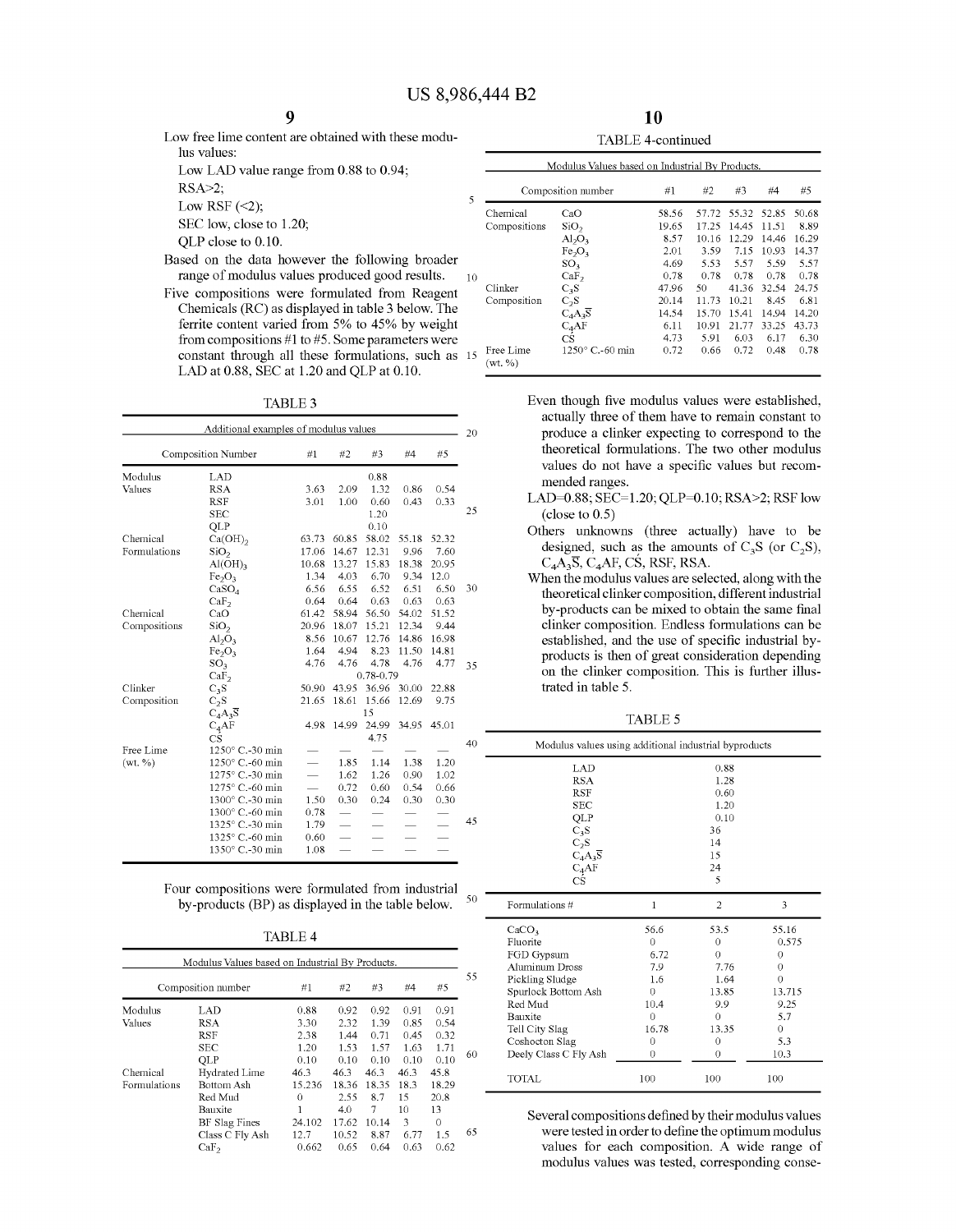quently to a wide range of A/CSA cements clinkers (high ferrite, high CSA, no ferrite/CSA).

- C. Additives and other Constituents
	-
	- 2. CS—calcium sulfate,  $CaSO<sub>4</sub>$
- 3.  $CaF<sub>2</sub>$ -calcium fluoride
- D. "Substantially free of  $C_3A$ " means contains less than 1.0% of tricalcium aluminate.

A hybrid cement clinker of the ferrite-alite-calcium sulfoaluminate type, exhibiting enhanced performance and environmental characteristics, includes about 20-55 weight percent C<sub>3</sub>S, about 5-25 weight percent C<sub>2</sub>S, about 10-20 weight percent  $C_4A_3\overline{S}$ , and about 5-50 weight percent  $C_4AF$ , about 3-7 weight percent CS and about 0.5 to 1.0 weight percent  $CaF<sub>2</sub>$ . Further, the hybrid cement clinker has a LAD modulus value of between about 0.8 and about 0.96, a RSA modulus value of between about 0.3 and about 4.0, a RSF modulus value of between about 0.2 and about 4.0, a SEC modulus value of between about 0.4 and about 2.3 and a QLP modulus value of between about 0.08 and about 0.12.

In another possible embodiment the hybrid cement clinker has a LAD modulus value of between about 0.86 and about 0.94, a RSA modulus value of between about 0.5 and about 2.5, a RSF modulus value of between about 0.3 and about 1.5, a SEC modulus value of between about 1.0 and about 1.7 and 25 a QLP modulus value of between about 0.09 and about 0.11.

In yet another possible embodiment the hybrid cement clinker comprises about 35-41 or, more particularly about 35-36, weight percent  $C_3S$ , about 10-15 or, more particularly about 14-16, weight percent  $C_2S$ , about 14-16 or, more particularly about 15, weight percent  $C_4A_3\overline{S}$ , about 20-26 or, more particularly about 24-25, weight percent  $C_4$ AF and about 4-6 or, more particularly about 5, weight percent CS and is fired at a temperature of about 1250-1300° C. The clinker has a LAD modulus value of between about 0.88 and 35 about 0.92, a RSA modulus value of between about 1.0 and about 1.7, a RSF modulus value of between about 0.5 and about 0.8, a SEC modulus value of between about 1.0 and about 1.6 and a QLP modulus value of between about 0.095 and about 0.105.

In one possible embodiment of the invention the cement clinker incorporates stainless steel pickling sludge. This is a by-product of stainless steel production. In the process, the stainless steel is flooded with hydrofluoric acid (HF) which is used to clean the steel and remove contaminates like silica in the final product. The HF is neutralized with  $CaCO<sub>3</sub>$  which forms a  $CaF$ , rich sludge (P. Sludge in Table A). This material is non-hazardous but is typically not utilized and commands a disposal fee. The high content of calcium, fluoride and iron able materials is not utilized. makes this material ideal for the production of the high fer- <sup>50</sup> rite-alite calcium sulfoaluminate cement (F/A-CSA). The  $CaF<sub>2</sub>$  contributes to the development of the fluorellestadite flux and the high iron to the formation of ferrite.

In another useful embodiment the cement clinker incorporates Bayer red mud. Red mud, along with brown mud, is a 55 by-product of the Bayer process used to refine bauxite into alumina. This process uses sodium hydroxide to purify the alumina and produces an alkaline iron rich product in the form of a highly alkaline slurry. Although effort has been expended in finding uses for this material it is still considered 60 a waste product. There are currently hundreds of millions of tons of red mud stored in facilities in North America many of which are on or near rivers and other ports. Red mud is very high in  $Fe<sub>2</sub>O<sub>3</sub>$ , Al<sub>2</sub>O<sub>3</sub> and TiO<sub>2</sub> (Red Mud in Table A). Brown mud also has a high content of calcium. This material is of 65 value for this application as it provides an important source of oxides critical to the formulation of the cement reducing the

amount of bauxite in the formulation and thereby lowering clinker/cement production costs. In addition the utilization of red mud removes a long term environmental liability.

1. TIPA—triisopropanolamine In another useful embodiment the cement clinker incorpo-5 rates fluidized bed combustion spent bed material. Fluidized bed combustion (FBC) spent bed material is a by-product of the combustion of coal (CFB Ash in Table A). In this process coal is burned in the presence of limestone which reacts with the sulfur dioxide from the coal to form CaO and  $CaSO<sub>4</sub>$  (in the form of anhydrite). Also present are silicates from the coal ash. Although this is one of the cleanest technologies for coal combustion it has the decided disadvantage of producing up to four times more solid waste than conventional pulverized coal boilers, only a small fraction of which is utilized. This by-product is an important potential component in the formation of F/A CSA clinker, as it contributes both free lime, CaO and sulfate. The free lime contributes to the overall calcium needed in the formulation without adding carbonate, the sulfate is needed for the formation of the Klein's compound, as well as fluorellestadite.

> In yet another useful embodiment, the cement clinker incorporates air cooled blast furnace slags. Much of the primary slag produced in a basic blast furnace is made cementitous and usable through rapid water quenching. This freezes the slag into a glass, which after, milling is hydraulically active and is referred to as ground granulated blast furnace slag or GGBFS. Many blast furnaces are not equipped with water quenching systems and the slags are air cooled. Air cooled slags are largely crystalline and are not, or only very weakly, hydraulically active. These materials can be used as aggregate but are more commonly disposed of.

> Air cooled blast furnace slags may also be successfully used in the formulation of our F/A-CSA formulations. There inherent crystallinity did not interfere with the formation of the critical clinker compounds of the cement. These materials are plentiful and contribute CaO without  $CO<sub>2</sub>$  as well as reducing the cost of the materials.

In still another embodiment the cement clinker incorporates iron casting (Cupola) slags. Another category of slags that we have demonstrated to work well in the formulation of 40 the cement clinker are cupola furnace slags from ductal and cast iron manufacturing (Iron Slag 1 and 2 in Table A). These slags are lower in iron but typically are as high in CaO and higher in  $\rm Al_2O_3$  content than blast furnace slags. These slags are generally produced at levels of tens of thousands of tons 45 per year, compared to hundreds of thousands of tons for GGBFS materials. The lower quantity of production limits the capital investiture to make them hydraulic and like the air quenched blast furnace slags much of these potentially valu-

In still another possible embodiment, the cement clinker incorporates carbide lime. Carbide lime is a byproduct of acetylene manufacture. It is produced as a wet slurry and is typically dark in color due to its contamination with 1 to 2% carbon which limit its utilization to lower value applications. When dried, its chemistry (C. Lime in Table A) is very similar to that of conventional commercial hydrated lime (H. Lime in Table A). This material has been used in the formulation of F/A CSA and found to perform identically to conventional lime or limestone. It has the advantage of having very low carbonate concentration and its moisture content was found not to be a problem in formulating the clinker. Where available this is an ideal material for use in the formulation of  $F/A$ CSA. It has the advantage in increasing the flexibility of the composition of the other byproducts.

In still another possible embodiment, the cement clinker incorporates aluminum dross. Aluminum Dross is a by-product of aluminum production, and is generated at around 5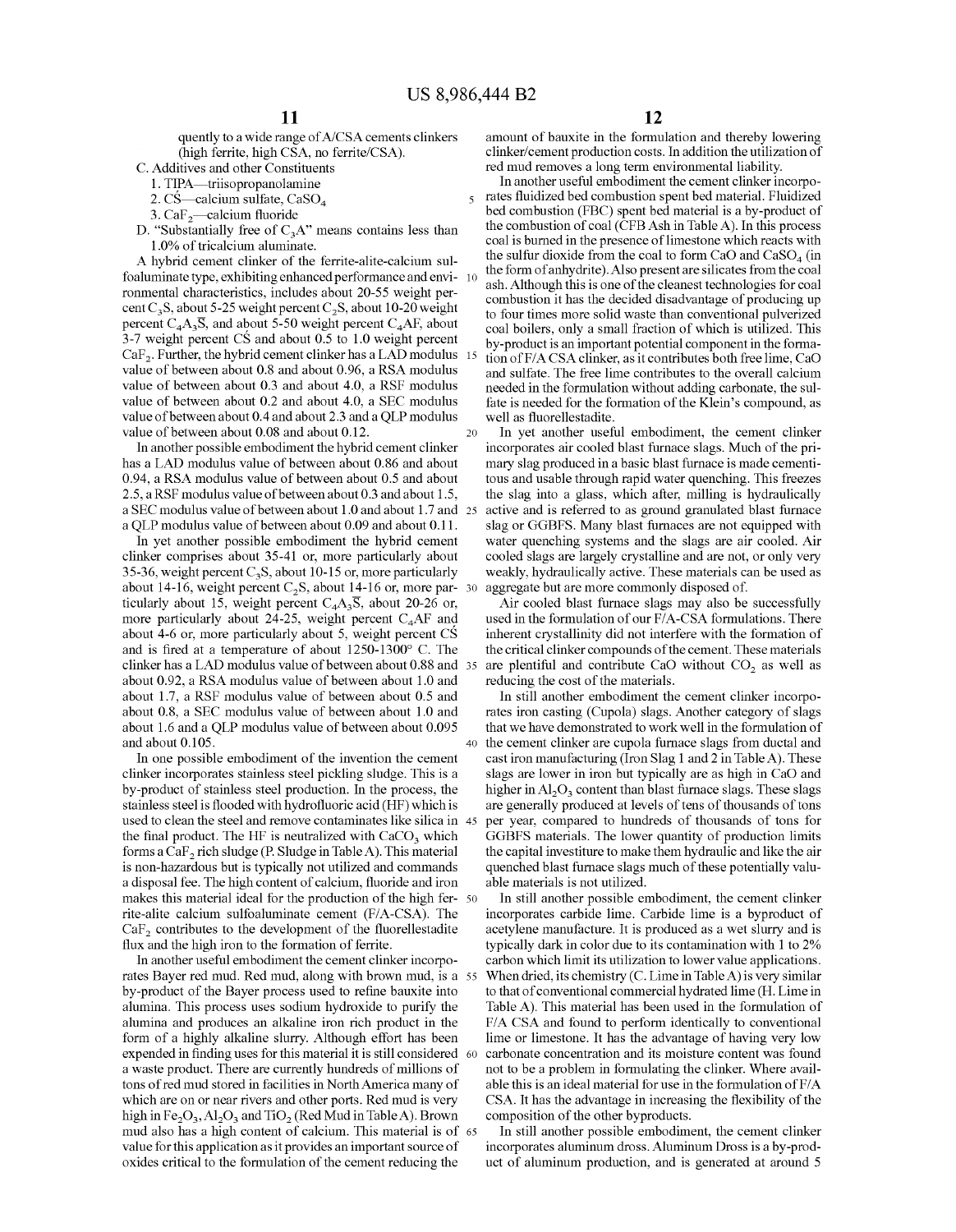million tonnes each year. This waste material, black or white depending on the salt content, is disposed in landfill, which represents a potential environmental liability. Its high content of aluminum oxide is very advantageous as the use of this material would decrease the amount of expensive bauxite necessary for the formulation of high-iron cements, especially the calcium sulfoaluminate and ferrite clinker phases.

Of course, it should be appreciated that the cement clinker may incorporate any combination or even all of the waste materials including stainless steel pickling sludge, Bayer red mud, fluidized bed combustion spent bed material, air cooled blast furnace slags, iron casting slags, carbide lime, aluminum dross. A chemical composition of these industrial waste materials are set forth in the following Table 6.

prevents the formation of an iron oxide/hydroxide layer which covers the unreacted phases slowing or stopping the reaction. As a consequence, the ferrite is a fully reactive ettringite forming phase and the alite phase is also fully reactive producing C-S-H hydration products. The TIPA allows the cement paste to absorb more gypsum and then form more ettringite. The cement clinker may include between 0.05 to 1.0 weight percent of TIPA.

As should be appreciated the hybrid cement clinker may 10 include high levels of ferrite (greater than  $30\%$  C<sub>4</sub>AF) and lower levels ofbauxite. In such a clinker, large amounts of red mud are used as a starting material. Red mud is inexpensive when compared to bauxite. Further, such a formulation employs a lower firing temperature thereby saving energy and

|                 | Chemical composition of industrial by products used in F/A CSA formulations |                  |                         |                                |                 |          |       |        |      |                                |                  |      |           |       |
|-----------------|-----------------------------------------------------------------------------|------------------|-------------------------|--------------------------------|-----------------|----------|-------|--------|------|--------------------------------|------------------|------|-----------|-------|
|                 | CaO                                                                         | SiO <sub>2</sub> | $\text{Al}_2\text{O}_3$ | Fe <sub>2</sub> O <sub>3</sub> | SO <sub>2</sub> | LOI      | MgO   | $K_2O$ |      | Na <sub>2</sub> O <sub>5</sub> | TiO <sub>2</sub> | F    | <b>Cr</b> | Sum   |
| H. Lime         | 65.27                                                                       | 1.96             | 1.56                    | 0.42                           | 0.07            | 29.83    | 2.11  | 0.07   | 0.11 | 0.01                           | 0.07             |      |           | 101.5 |
| C. Lime         | 64.01                                                                       | 3.74             | 1.86                    | 0.45                           | 0.58            | 29.36    | 0.08  | 0.01   | 0.01 |                                |                  |      |           | 100.1 |
| CFB Ash         | 45.91                                                                       | 15.3             | 5.95                    | 3.44                           | 23.1            | 4.61     | 1.99  | 0.47   | 0.11 | 0.11                           | 0.3              |      |           | 101.3 |
| Red Mud         | 6.96                                                                        | 9.41             | 15.33                   | 46.5                           | 0.44            | 12.81    | 0.45  | 0.18   | 1.59 | 0.74                           | 5.7              |      |           | 100.1 |
| Bauxite         | 0.16                                                                        | 6.64             | 58.54                   | 6.28                           | 0.24            | 27.6     | 0.2   | 0.01   | 0.01 | 0.22                           | 2.18             |      |           | 102.1 |
| <b>BFSFines</b> | 38.34                                                                       | 37.03            | 10.25                   | 1.13                           | 0.8             | 0.54     | 10.99 | 0.39   | 0.3  | 0.01                           | 0.49             |      |           | 100.3 |
| Iron Slag1      | 30.21                                                                       | 50.71            | 12.84                   | 1.35                           | 0.21            | $\Omega$ | 3.71  | 0.33   | 0.49 | 0.01                           | 0.43             |      |           | 100.3 |
| Iron Slag2      | 36.96                                                                       | 46.94            | 8.56                    | 1.56                           | 0.67            | $\Omega$ | 1.47  | 0.38   | 0.06 | 0.02                           | 0.36             |      |           | 97.00 |
| P. Sludge       | 51.24                                                                       | 3.51             | 0.87                    | 15.45                          | 7.57            | $\Omega$ | 1.11  | 0.02   | 0.24 | 0.04                           | 0.15             | 16.1 | 1.5       | 97.7  |
| Al Dross        | 0.88                                                                        | 4.41             | 64.45                   | 2.63                           | $\Omega$        | 20.02    | 3.85  | 1.20   | 0.67 | 0.07                           | 0.23             |      | --        | 98.55 |
| C Fly Ash       | 26.28                                                                       | 35.24            | 20.47                   | 5.13                           | 1.83            | 0.38     | 5.04  | 0.46   | 1.47 | 1.43                           | 1.24             |      |           | 99.0  |

Seven different formulations of cement clinker made using these waste materials with modulus values and clinker compositions as identified above are set forth in Table 7.

lowering production costs. Lower  $CO<sub>2</sub>$  emissions are also produced as compared to ordinary portland cement. Cement clinkers rich in ferrite also require large amounts of gypsum.

|                                                                | TABLE 7  |                |              |          |          |              |          |  |
|----------------------------------------------------------------|----------|----------------|--------------|----------|----------|--------------|----------|--|
| Formulation of cement from a variety of industrial by products |          |                |              |          |          |              |          |  |
| Formulations #                                                 | 1        | $\overline{2}$ | 3            | 4        | 5        | 6            | 7        |  |
| Modulus Values                                                 |          |                |              |          |          |              |          |  |
| LAD                                                            | 0.88     | 0.88           | 0.88         | 0.88     | 0.88     | 0.88         | 0.88     |  |
| <b>RSA</b>                                                     | 1.32     | 1.32           | 1.32         | 1.32     | 1.25     | 1.29         | 1.3      |  |
| <b>RSF</b>                                                     | 0.61     | 0.61           | 0.61         | 0.61     | 0.61     | 0.62         | 0.61     |  |
| <b>SEC</b>                                                     | 1.2      | 1.2            | 1.2          | 1.2      | 1.2      | 1.2          | 1.2      |  |
| QLP                                                            | 0.1      | 0.1            | 0.1          | 0.1      | 0.1      | 0.1          | 0.1      |  |
| Composition of By Products                                     |          |                |              |          |          |              |          |  |
| Fluidized Bed Bottom Ash                                       | 13.86    | 13.62          | 0            | 13.39    | 15.35    | 14.2         | 13.9     |  |
| Red Mud                                                        | 9        | 9              | 9.5          | 8.61     | 11.7     | 9.8          | 9.71     |  |
| Bauxite                                                        | 7.6      | 8.5            | 7.6          | 6.3      | 7        | $\theta$     | $\theta$ |  |
| Iron Slag #1                                                   | $\theta$ | 13.5           | $\mathbf{0}$ | $\theta$ | $\theta$ | $\mathbf{0}$ | 13.6     |  |
| Iron Slag #2                                                   | 12.4     | $\mathbf{0}$   | 15.4         | 7.68     | $\Omega$ | 12.19        | $\theta$ |  |
| <b>Blastfurnace Slag</b>                                       | $\theta$ | $\theta$       | $\theta$     | $\Omega$ | 10.13    | $\theta$     | $\Omega$ |  |
| Class C Fly Ash                                                | $\theta$ | $\theta$       | 0            | 7.15     | 8.87     | $\theta$     | $\theta$ |  |
| <b>TOTAL</b>                                                   | 100      | 100            | 100          | 100      | 100      | 100          | 100      |  |
| <b>Clinker Compositions</b>                                    |          |                |              |          |          |              |          |  |
| C3S                                                            | 36       | 36             | 36           | 36       | 35       | 36           | 36       |  |
| C2S                                                            | 16       | 16             | 15           | 15       | 15       | 14           | 15       |  |
| $C_4A_3\overline{S}$                                           | 15       | 15             | 15           | 15       | 15       | 15           | 15       |  |
| C <sub>4</sub> AF                                              | 24       | 24             | 24           | 24       | 25       | 24           | 24       |  |

5

5

5

 $\overline{5}$ 

 $\sqrt{5}$ 

 $\sqrt{5}$ 

In any of the current formulations of cement clinker, TIPA may be added to accelerate or assist the reaction of ferrite to form ettringite which helps to form a harder more stable cement paste. The hypothesis is that TIPA assists the hydra- 65 tion processes by reacting with the ferric iron from ferrite phase allowing an iron rich ettringite to be formed. This also

5

cS

For example a cement clinker formulation incorporating 45% C4AF comprises approximately 30% gypsum and 70% clinker as compared to ordinary Portland cement which typically comprises about 95% clinker and 5% gypsum. Table 8 below illustrates potential energy savings of the current cement clinker formulations.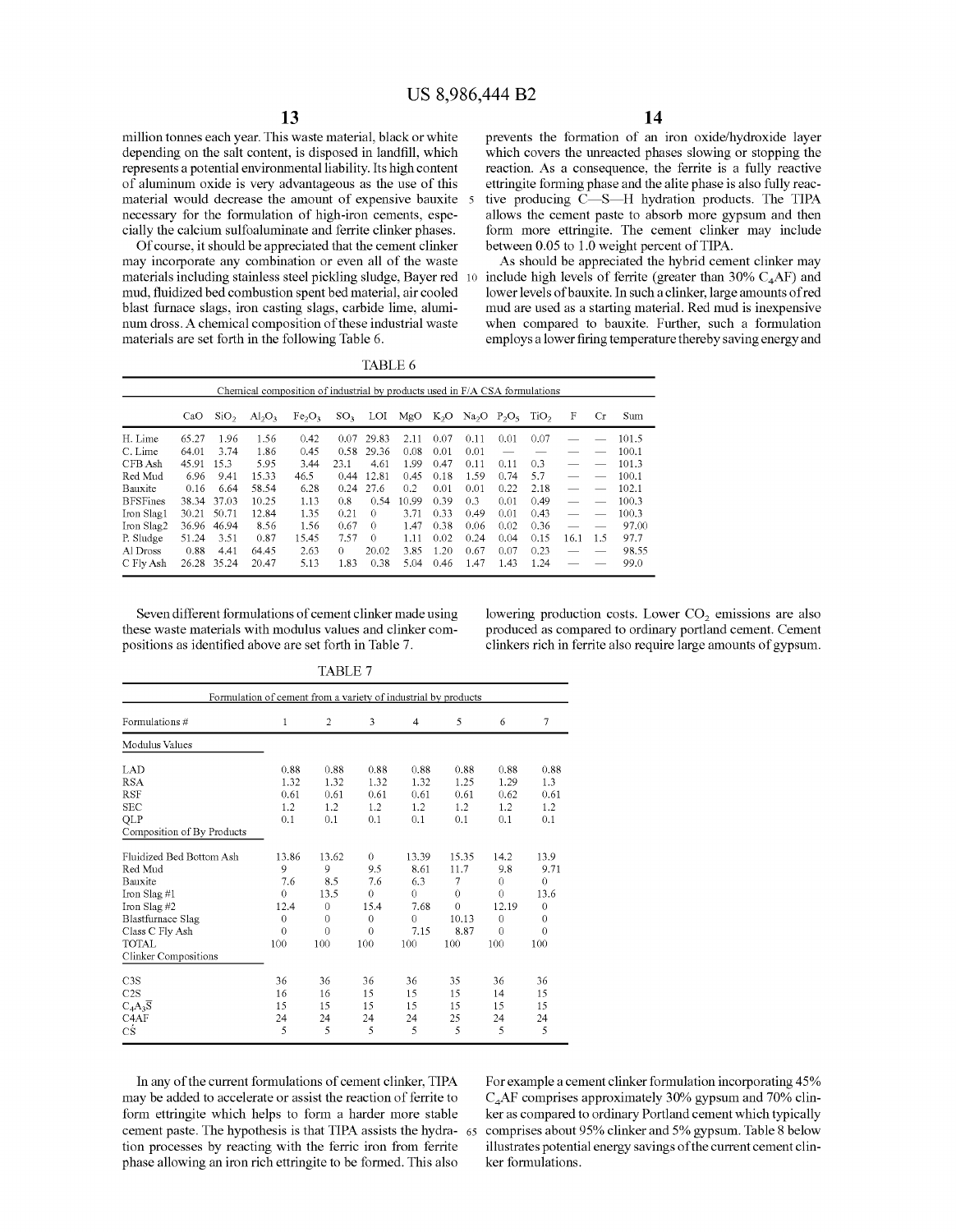35

|           | Limestone<br>needed (kg/<br>t clinker) -<br>Compared<br>to OPC | CO <sub>2</sub> -emission<br>from raw<br>materials (kg/<br>t clinker) -<br>Compared<br>to OPC | Theoretical<br>amount of<br>gypsum needed<br>(kg/t cement) | CO <sub>2</sub> -emission<br>from raw<br>materials (kg/<br>t cement) -<br>Compared<br>to OPC | 5  |
|-----------|----------------------------------------------------------------|-----------------------------------------------------------------------------------------------|------------------------------------------------------------|----------------------------------------------------------------------------------------------|----|
| $#1 - BP$ | 675-43.8%                                                      | 466-11.7%                                                                                     | 6                                                          | 438-16.6%                                                                                    |    |
| $#2-BP$   | 687-42.8%                                                      | 441-16.5%                                                                                     | 13                                                         | 384-26.9%                                                                                    |    |
| #3-BP     | 700-41.7%                                                      | 417-21.0%                                                                                     | 20                                                         | 334-36.5%                                                                                    | 10 |
| #4-BP     | 713-40.6%                                                      | 396-25.0%                                                                                     | 27                                                         | 289-45.0%                                                                                    |    |
| #5-BP     | 725-39.6%                                                      | 379-28.2%                                                                                     | 33                                                         | 262-50.1%                                                                                    |    |
| OPC       | 1200                                                           | 528                                                                                           | 5                                                          | 525                                                                                          |    |

OPC values above taken from Gartner patent for comparison with our compositons

In one particularly useful embodiment the cement clinker formulation is substantially free of  $C_3A$ . The lack of  $C_3A$ (along with low free lime) indicates that the proper firing regime, i.e. time and temperature, has been achieved. High free lime (i.e. greater than 1%) indicates that the clinker is not  $_{20}$ fully reacted and high  $C_3A$  indicates that the clinker has been "over-fired" and the Klein's compound has begun to decompose. In the cement itself if unregulated (i.e. under-sulfated),  $C<sub>3</sub>A$  can induce flash set during hydration and result in cracking. In another particularly useful embodiment the cement 25 clinker includes between 675-725 kg of limestone per ton of clinker.

The cement clinker and a cement incorporating a cement clinker may be made in accordance with the following general method. Typically the cement includes between about 65 30 and about 95 weight percent clinker and between about 5 and about 35 weight percent gypsum. In one useful embodiment the cement includes between about 78 and about 82 weight percent clinker and between about 18 and about 22 weight percent gypsum.

Step 1: Many byproducts are already fine in nature for those that are not they must be ground finely to reach a small particle size, this may vary but finer is better, with sizes as small as  $\sim$ 15 um desirable.

Step 2: Mix all the raw materials until the materials are 40 intimately associated.

Step 3: Fire the mixture in a rotary kiln pellets following the correct firing regime for each composition:

Room Temperature up to 800° C. for 30 minutes, followed by up to 1250/1275/1300° C. for 60 minutes. 45

Step 4: Quench the pellets formed in air.

Step 5: Grind the pellets to a particle size close to  $15 \mu m$ .

Step 6: Grind the clinker with the appropriate amount of gypsum to optimize the clinker properties, which depends on the clinker composition and the theoretical amount of gyp-50 sum required to completely hydrate  $C_4A_3\overline{S}$  and  $C_4AF$  clinker phases.

This process is identical for any kind of raw materials used.

The following examples are provided to further illustrate the novel cement clinker but it is not to be considered as 55 limited thereto.

#### Example 1

This example illustrates the feasibility to produce a clinker  $60$ comprising 36% C<sub>3</sub>S, 14% C<sub>2</sub>S, 15% C<sub>4</sub>A<sub>3</sub>S, 24% C<sub>4</sub>AF and 5% CS, with modulus values of0.88 for LAD, 1.28 for RSA, 0.60 for RSF, 1.20 for SEC and 0.10 for QLP from exclusively industrial by-products. Using the procedures describe above limestone, FGD gypsum, aluminum dross, pickling sludge, 65 red mud, and an iron slag in the proportions in Table 9 are blended together and fired in a rotary kiln to form a clinker.

16 TABLE 9

| Other examples of industrial byproduct usage. |       |                          |                |            |        |  |  |
|-----------------------------------------------|-------|--------------------------|----------------|------------|--------|--|--|
| Raw Materials                                 |       |                          | Clinker Phases |            | Moduli |  |  |
| CaCO <sub>3</sub>                             | 56.6  | $C_3S$                   | 36             | LAD        | 0.88   |  |  |
| FGD Gypsum                                    | 6.72  | $C_2S$                   | 14             | <b>RSA</b> | 1.28   |  |  |
| Aluminum Dross                                | 7.9   | $C_4A_3S$                | 15             | <b>RSF</b> | 0.60   |  |  |
| Pickling Sludge                               | 1.6   | $C_4\overrightarrow{AF}$ | 24             | <b>SEC</b> | 1.20   |  |  |
| Red Mud                                       | 10.4  | CS                       | 5              | OLP        | 0.10   |  |  |
| Iron Slag $#1$                                | 16.78 |                          |                |            |        |  |  |

#### Example 2

This example describes the fabrication of a similar clinker to example 1, using the procedures described above. Limestone, fluidized bed bottom ash, bauxite, fluorite, red mud, iron slag #2, and class C fly ash in the proportions described in Table 10 are mixed and fired in a rotary kiln to form a clinker.

TABLE 10

| Other examples of industrial byproduct usage. |               |                        |        |        |
|-----------------------------------------------|---------------|------------------------|--------|--------|
| Raw Materials                                 |               | Clinker Phases         |        | Moduli |
| CaCO <sub>3</sub>                             | 55.16 $C_3S$  |                        | 36 LAD | 0.88   |
| Fluidized Bed Bottom Ash                      | 13.715 $C_2S$ |                        | 14 RSA | 1.28   |
| Bauxite                                       |               | 5.7 $C4A3S$            | 15 RSF | 0.60   |
| Fluorite                                      |               | $0.575\;\;{\rm C_4AF}$ | 24 SEC | 1.20   |
| Red Mud                                       | 9.25          | CS                     | 5 OLP  | 0.10   |
| Iron Slag #2                                  | 5.3           |                        |        |        |
| Class C Fly Ash                               | 10.3          |                        |        |        |

#### Example 3

This example describes the fabrication of a similar clinker to examples 1 and 2, with different by-products as raw materials. Using the procedures described above carbide lime, FGD Gypsum, aluminum dross, pickling sludge, red mud, blastfumace slag, and Class C fly ash in the proportions of Table 11 are fired in a rotary kiln to form a clinker.

TABLE 11

| Other examples of industrial byproduct usage.                                                                      |                                                   |                                                                 |                           |                                                      |                                      |  |  |
|--------------------------------------------------------------------------------------------------------------------|---------------------------------------------------|-----------------------------------------------------------------|---------------------------|------------------------------------------------------|--------------------------------------|--|--|
| Raw Materials                                                                                                      |                                                   |                                                                 | Clinker Phases            |                                                      | Moduli                               |  |  |
| $Ca(OH)_{2}$<br>FGD Gypsum<br>Aluminum Dross<br>Pickling Sludge<br>Red Mud<br>Blastfurnace slag<br>Class C fly ash | 49.4<br>7.0<br>5.3<br>1.8<br>10.6<br>11.0<br>14.9 | $C_3S$<br>$C_2S$<br>$C_4A_3S$<br>$C_4\overrightarrow{AF}$<br>СŜ | 36<br>14<br>15<br>24<br>5 | LAD<br><b>RSA</b><br><b>RSF</b><br><b>SEC</b><br>OLP | 0.88<br>1.28<br>0.60<br>1.20<br>0.10 |  |  |

#### Example 4

This example describes the fabrication of a high ironhigh ferrite containing clinker. Using the procedures described above carbide lime, FGD Gypsum, aluminum dross, pickling sludge, red mud, and Class C fly ash in the proportions indicated in Table 12 are mixed and fired in a rotary kiln to form a clinker.